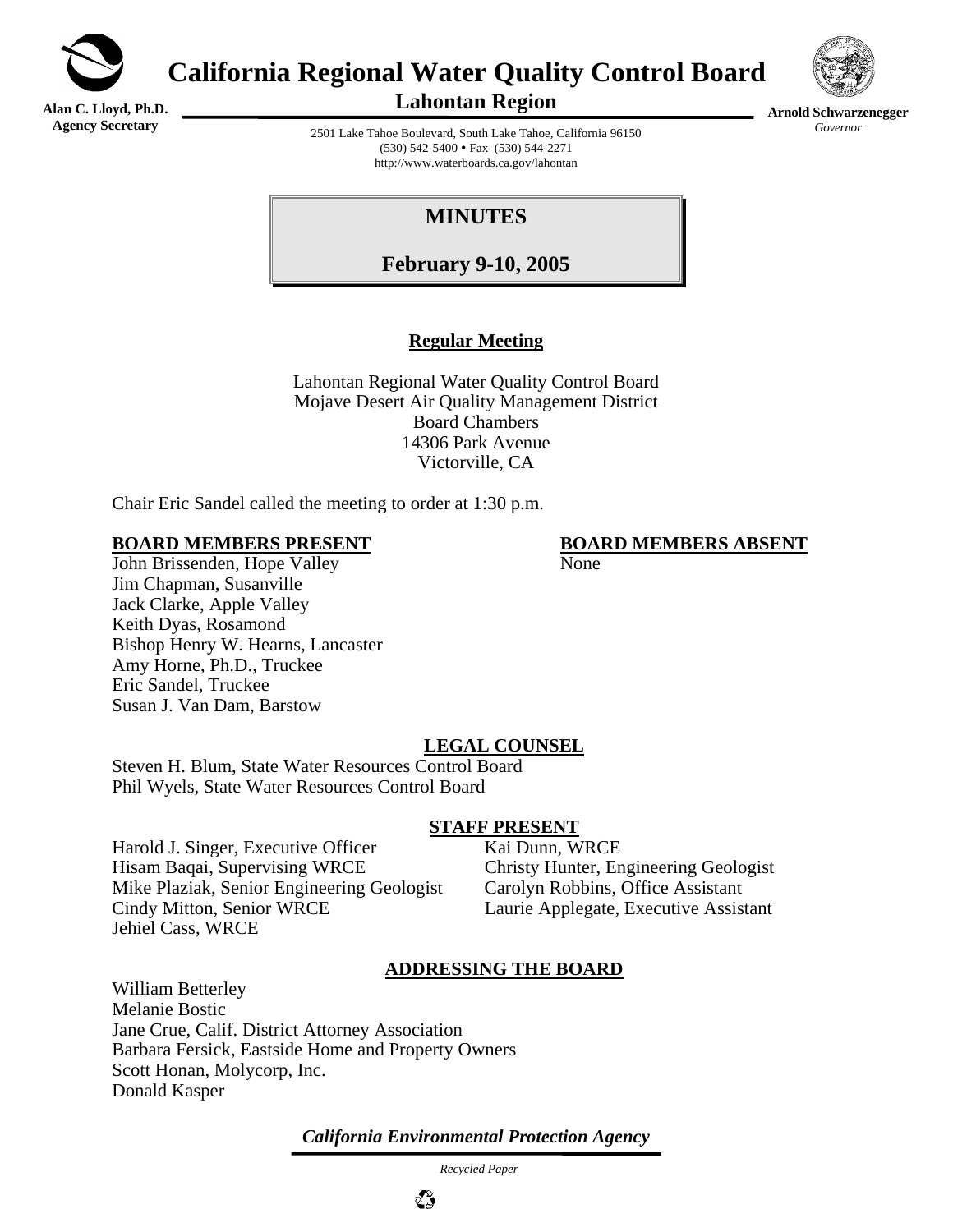Steve Maguin and Raymond Tremblay, Los Angeles County Sanitation District Eugene B. Nebeker, Ph.D. Rick Piercy, Lewis Center for Educational Research Lewis Trout Marta Williamson, Old Town Homeowners' Group, Inc.

## **OTHER BUSINESS**

### **1. Executive Officer's Report**

Mr. Singer discussed the following items from the February 2005 written report:

Item No. 1 – Section 303(d) Listing Policy and 2004 List Update

Item No. 3 – Notice of Violation and Information Request for California Department of Corrections, Lassen County

Mr. Singer discussed the February 2005 Unauthorized Waste Discharges report. Hisam Baqai answered questions regarding inflow/infiltration at Lake Arrowhead.

Mr. Singer discussed the following items from the December 2004 – January 2005 written report:

Item No. 7 – Heavenly Initiates Ski Resort Master Plan Update

Item No. 8 – Truckee River Watershed 2004 Construction Season Wrap-Up

Item No. 11 – Lower Owens River Project, Inyo County

Mr. Clarke received a copy of a letter staff sent to Rick Piercy, President of the Lewis Center for Educational Research, regarding the Desert Knolles Wash channelization impacts and asked for an update. Mr. Singer noted he would check on the status and provide an update to Mr. Clarke.

Mr. Singer gave Board members a book entitled "Leadership Without Easy Answers" by Ronald A. Heifetz. Celeste Cantu, Executive Director of the State Water Resources Control Board, provided the book. Dr. Horne noted she read the book and highly recommended it to others.

Mr. Singer handed out information regarding a workshop sponsored by the Groundwater Resources Association in Sacramento on March 16 and 17, 2005 regarding Artificial Recharge: Nexus of Quantity and Quality in California. Mr. Singer will be participating in the workshop and asked Board members to contact him if interested in attending.

Mr. Singer discussed statistics posted on the State Water Resources Control Board website related to NPDES permits violated and action taken on violations.

*California Environmental Protection Agency*

 *Recycled Paper*



 $\mathbb{C}^{\infty}_{\mathcal{P}}$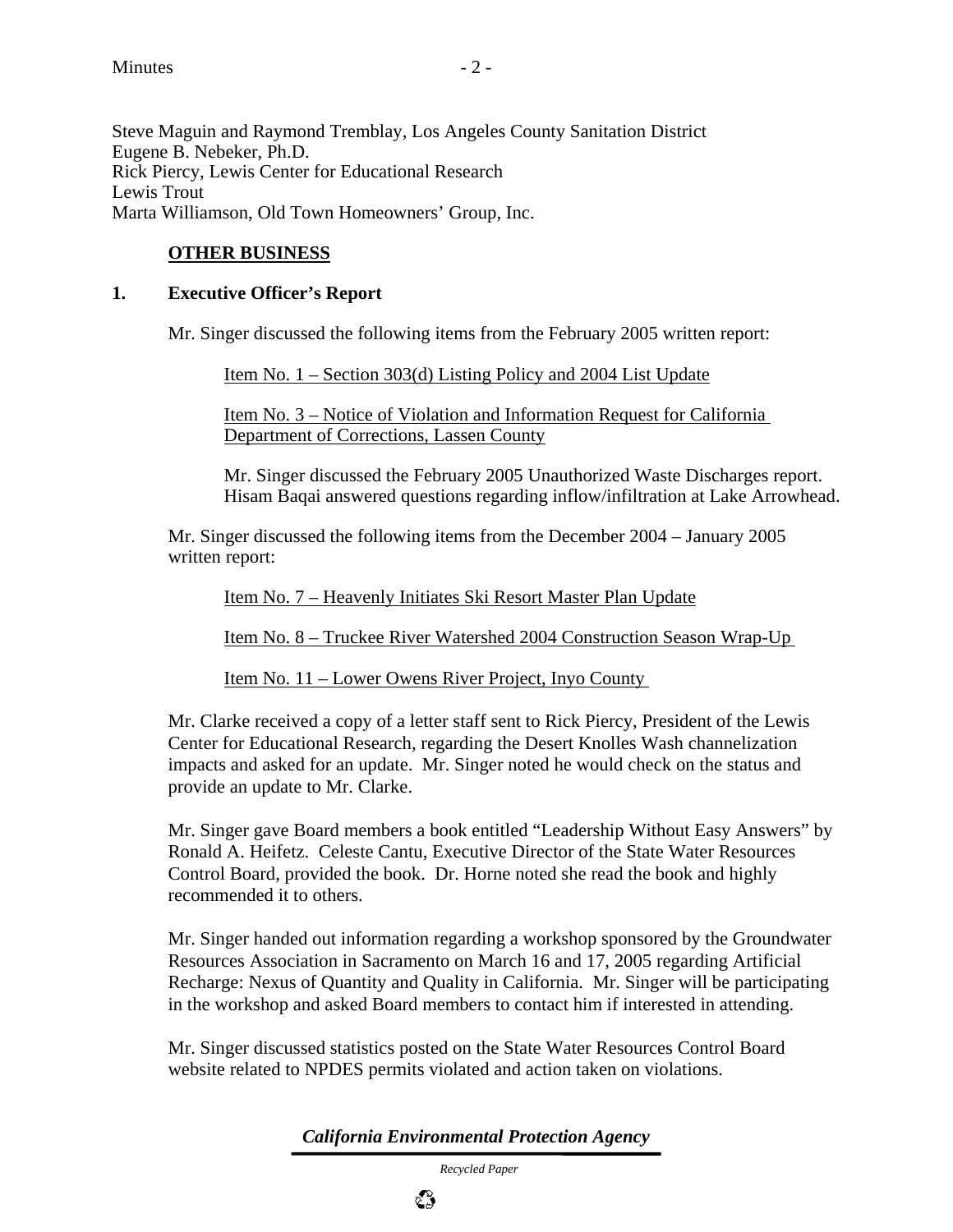Mr. Singer noted there have been changes in the law related to the Administrative Civil Liability (ACL) complaint process. The law has been changed to allow the Board to hold a hearing when a discharger has waived the right to a hearing. Mr. Singer outlined the process he will follow in the future. ACL complaints will be released for public comment and placed on a future agenda for Board review of public comments received and the proposed settlement of the ACL complaint. At that time, the Board will have the discretion to direct the Executive Officer to schedule a public hearing if it is felt the proposed settlement is inappropriate.

## **2. CLOSED SESSION**

Board members met in closed session on February 9, 2005 from 2:25 p.m. to 5:05 p.m. to discuss items h, i, j, k, l, m and o. Authority: Government Code Section  $11126(e)$ .

The Board reconvened in open session at 5:06 p.m. The afternoon session of the Board meeting adjourned at 5:06 p.m.

### **Regular Meeting, Continued 7:15 p.m., February 9, 2005**

Chair Eric Sandel called the meeting to order at 7:15 p.m. Board members present: John Brissenden, Jim Chapman, Jack Clarke, Keith Dyas, Bishop Henry Hearns, Amy Horne, Ph.D., and Susan Van Dam.

## **3. PUBLIC FORUM**

- Melanie Bostic provided a handout to the Board and discussed the importance of water quality and qualifications of members appointed to the Board.
- Donald Kasper discussed the existence of fairy shrimp in vernal pools. Mr. Kasper felt that Amargosa and Anaverde Creeks should be upgraded as waters of the state and monitored by the Regional Board.

## **OTHER BUSINESS**

#### **8. Consideration of Resolutions of Appreciation for Former Regional Board Members Eugene B. Nebeker, Ph.D. and William Betterley**

Mr. Sandel presented Resolutions of Appreciation to Eugene B. Nebeker, Ph.D. and William Betterley. Board members expressed their appreciation to Dr. Nebeker and Mr. Betterley.

#### **5. Minutes of the Regular Meetings of September 8-9, 2004 in South Lake Tahoe, October 13-14, 2004 in Lancaster and November 17, 2004 in Truckee**

• **Motion:** Moved by Mr. Brissenden, seconded by Dr. Horne to adopt the September 8-9, 2004 and November 17, 2004 minutes as proposed. Voting yes: Mr. Brissenden, Mr. Clarke, Dr. Horne and Mr. Sandel. Abstaining: Mr. Chapman, Mr. Dyas, Bishop Hearns and Ms. Van Dam. **Motion carried.**

*California Environmental Protection Agency*

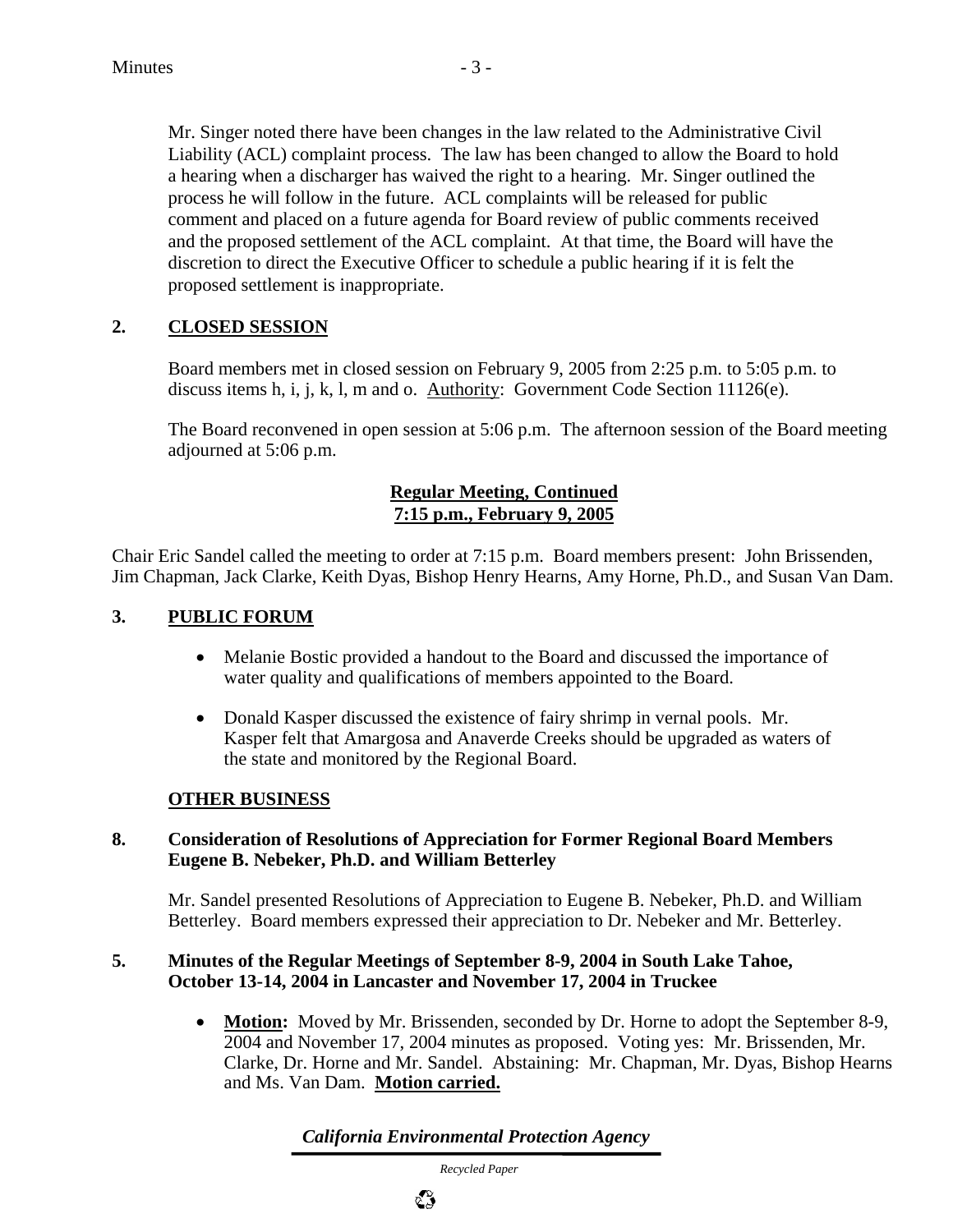The October 13-14, 2004 minutes will be considered at a future meeting.

## **6. Consideration and Possible Approval of Supplemental Environmental Projects Solicited Pursuant to a Consent Judgment with Molycorp Inc., San Bernardino County**

Christy Hunter handed out new Enclosures 3 and 5 and discussed the criteria used by staff to rank each project. Ms. Hunter recommended the Board fund all 6 projects with a ranking of 1 and 2 and answered questions from the Board. Hisam Baqai and Mike Plaziak discussed the advantages of the Litter Abatement and Illegal Dumping Eradication project proposed by San Bernardino County.

Addressing the Board: Melanie Bostic; Donald Kasper; Jane Crue, Environmental Circuit Prosecutor with the California District Attorney Association; Scott Honan, Molycorp, Inc.; and Rick Piercy, Lewis Center for Educational Research.

• **Motion:** Moved by Mr. Clarke, seconded by Bishop Hearns and **unanimously carried**  to adopt the staff recommendation to fund all projects with a ranking of 1 and 2. Mr. Dyas abstained.

#### **7. Review and Consideration of Approval of the Regional Board's "Official Procedures for Conducting Business"**

• **Motion:** Moved by Mr. Chapman, seconded by Bishop Hearns and **unanimously carried** to adopt the Official Procedures for Conducting Business as proposed.

## **4. Election of Regional Board Chair and Vice-Chair for 2005**

- **Motion:** Moved by Mr. Sandel, seconded by Mr. Brissenden and **unanimously carried**  to elect Mr. Clarke as Chair for 2005.
- **Motion:** Moved by Mr. Clarke, seconded by Mr. Chapman and **unanimously carried** to elect Dr. Horne as Vice-Chair for 2005.

The evening session adjourned at 9:15 p.m.

## **Regular Meeting, Continued 8:30 a.m., February 10, 2005**

Chair Eric Sandel called the meeting to order at 8:30 a.m. Board members present: John Brissenden, Jim Chapman, Jack Clarke, Keith Dyas, Bishop Henry Hearns, Amy Horne, Ph.D., and Susan Van Dam.

## **10. PUBLIC FORUM**

No one addressed the Board during the Public Forum.

*California Environmental Protection Agency*

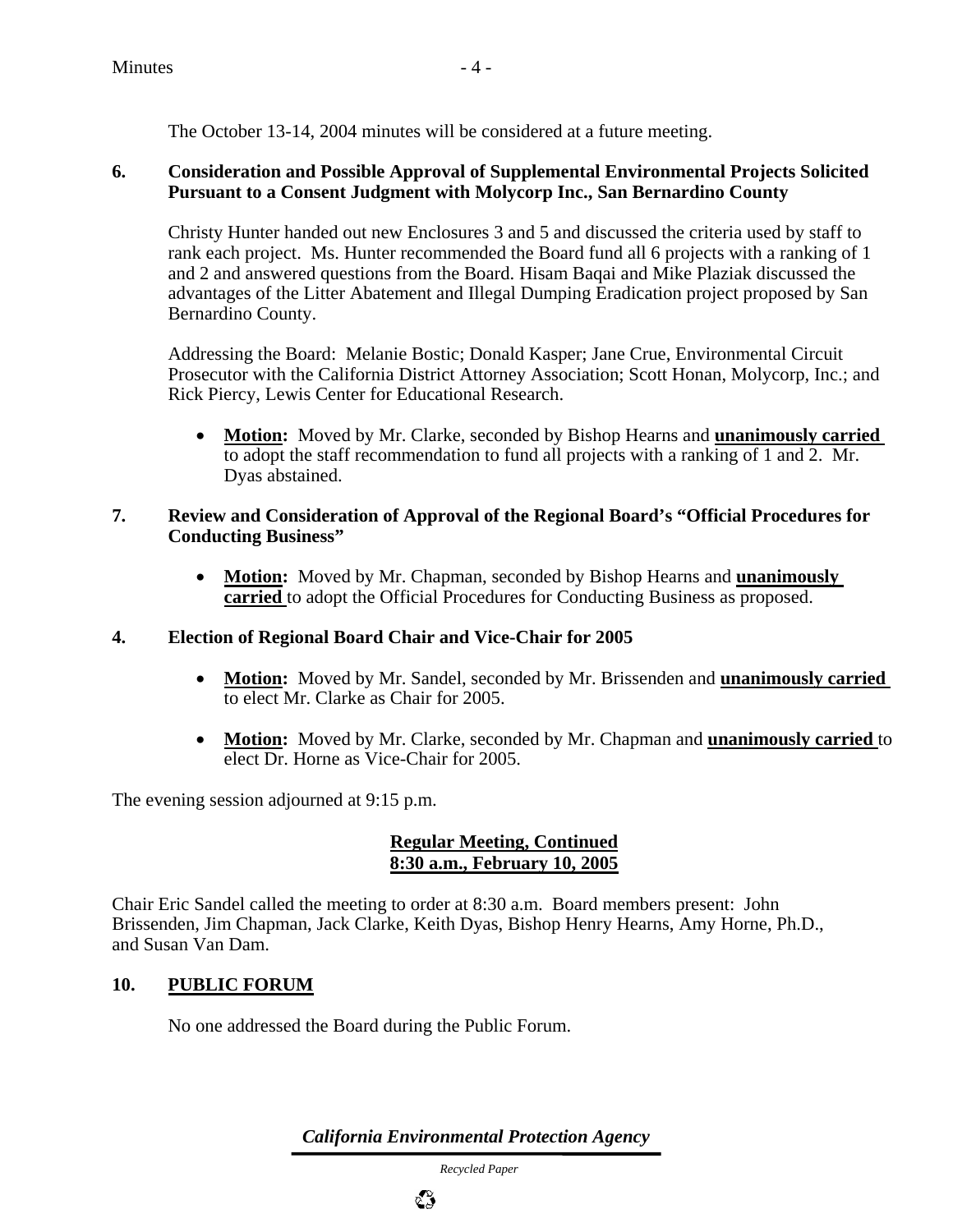## **STATUS REPORT**

**12. Status Report on Compliance of Los Angeles County Sanitation District No. 20, Palmdale Water Reclamation Plant and City of Los Angeles World Airports with Waste Discharge Requirements No. 6-00-57, Cleanup and Abatement Order No. R6V-2003-056 and Cease and Desist Order No. R6V-2004-039, Los Angeles County** 

Jeheil Cass gave the status report and answered questions from the Board.

Addressing the Board: Steve Maguin and Raymond Tremblay, Los Angeles County Sanitation District; William Betterley; Marta Williamson, Old Town Homeowners' Group, Inc.; Lewis Trout; and Eugene B. Nebeker, Ph.D.

Bishop Hearns asked Mr. Blum if it would be appropriate for him to meet with Dr. Nebeker to discuss matters related to Los Angeles County Sanitation District No. 20. Mr. Blum responded that a discussion would be inappropriate because future Board action is pending.

## **2. CLOSED SESSION**

Board members met in closed session on February 10, 2005 from 10:35 a.m. to 11:45 a.m. to discuss items e, h, i, j. k. l, m and o. Authority: Government Code Section 11126(e).

The Board reconvened in open session at 11:46 a.m.

## **STATUS REPORT**

#### **11. Status Report on Compliance of Los Angeles County Sanitation District No 14, Lancaster Water Reclamation Plant with Waste Discharge Requirements No. R6V-2002-053 and Cease and Desist Order No. R6V-2004-038, Los Angeles County**

Board members Keith Dyas and Bishop Henry Hearns recused themselves from this item. Bishop Hearns was not present for the remainder of the meeting. Mr. Dyas joined the Board after Item 11 was heard.

Kai Dunn gave the status report and answered questions from the Board.

Addressing the Board: Steve Maguin and Raymond Tremblay, Los Angeles County Sanitation District; Melanie Bostic; Barbara Fersick, Eastside Home and Property Owners; Donald Kasper; Eugene B. Nebeker, Ph.D.

## **OTHER BUSINESS**

#### **9. Reports by Chair and Board Members**

No reports were given.

*California Environmental Protection Agency*